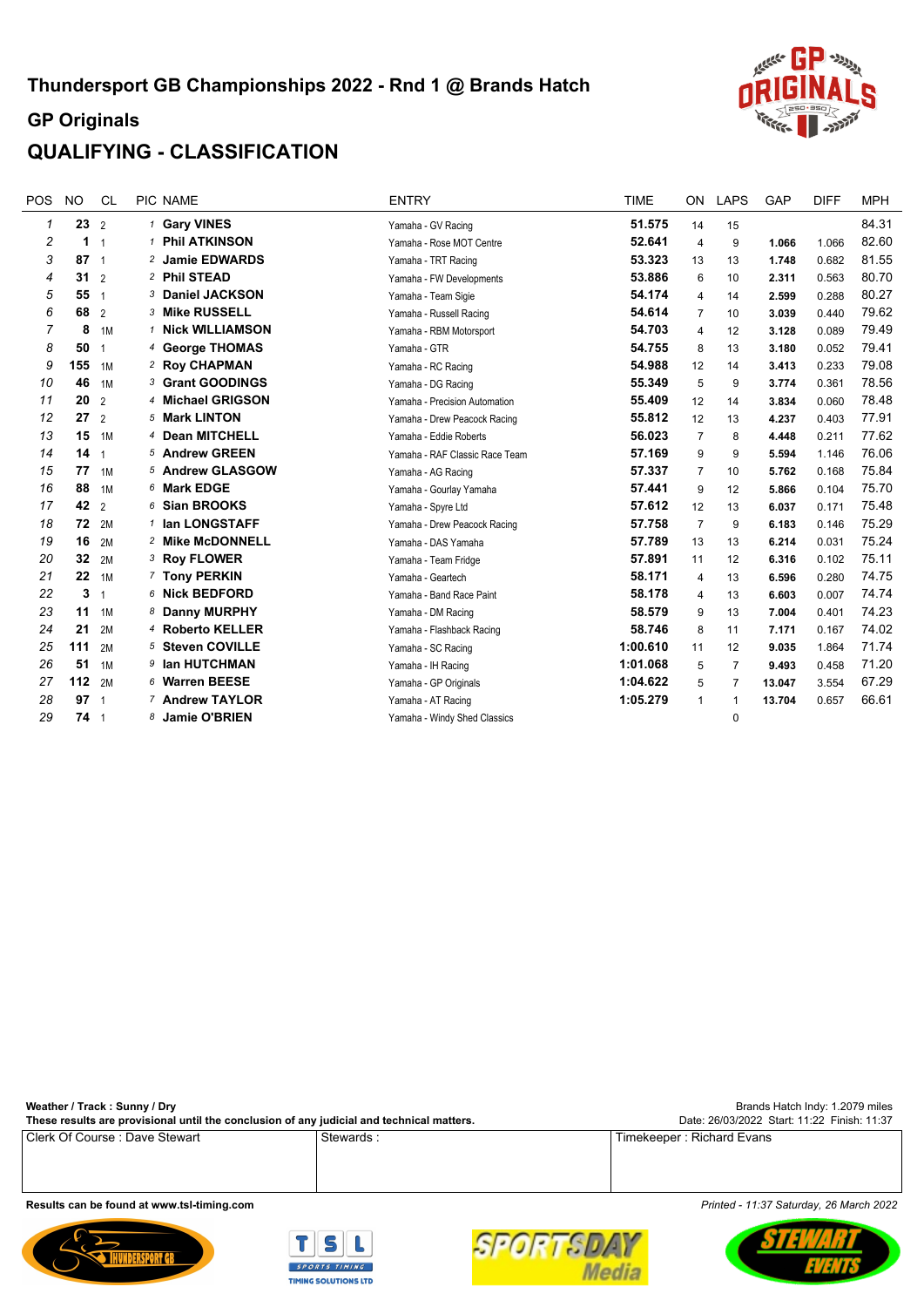

## **GRID FOR RACES 6 & 16**



[Brands Hatch Indy: 1.2079 miles](http://www.tsl-timing.com)

[Clerk Of Course : Dave Stewart](http://www.tsl-timing.com) Stewards : [Stewards : Timekeeper : Richard Evans](http://www.tsl-timing.com) **[These results are provisional until the conclusion of any judicial and technical matters.](http://www.tsl-timing.com)**

**[Results can be found at www.tsl-timing.com](http://www.tsl-timing.com)** *[Printed - 11:39 Saturday, 26 March 2022](http://www.tsl-timing.com)*





SPORTSL **Media** 

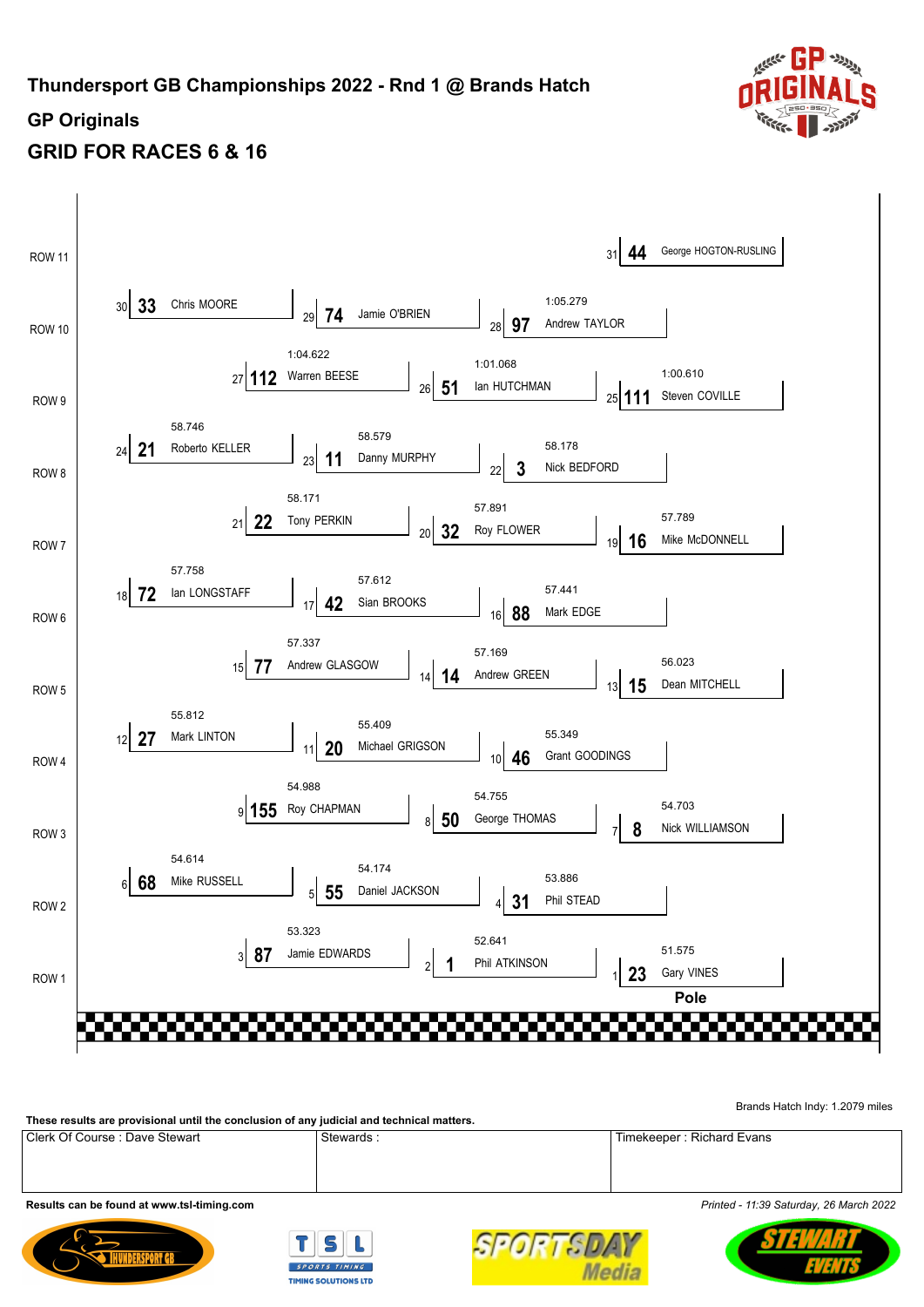

# **RACE 6 - CLASSIFICATION**

| <b>POS</b>     | <b>NO</b>       | <b>CL</b>      | PIC NAME             | <b>ENTRY</b>                   | <b>LAPS</b> | <b>TIME</b> | GAP    | <b>DIFF</b>  | <b>MPH</b>  | <b>BEST</b> | ON             |
|----------------|-----------------|----------------|----------------------|--------------------------------|-------------|-------------|--------|--------------|-------------|-------------|----------------|
| $\mathbf{1}$   |                 | 1 <sup>1</sup> | 1 Phil ATKINSON      | Yamaha - Rose MOT Centre       | 12          | 10:41.174   |        |              | 81.38       | 52.173      | 3              |
| 2              | 23              | $\overline{2}$ | 1 Gary VINES         | Yamaha - GV Racing             | 12          | 10:41.449   | 0.275  | 0.275        | 81.35       | 52.360      | 8              |
| 3              | 31              | $\overline{2}$ | 2 Phil STEAD         | Yamaha - FW Developments       | 12          | 10:49.675   | 8.501  | 8.226        | 80.32       | 52.884      | 3              |
| $\overline{4}$ | 55              | $\overline{1}$ | 2 Daniel JACKSON     | Yamaha - Team Sigie            | 12          | 10:58.250   | 17.076 | 8.575        | 79.27       | 53.652      | 3              |
| 5              | 74              | $\overline{1}$ | 3 Jamie O'BRIEN      | Yamaha - Windy Shed Classics   | 12          | 11:07.020   | 25.846 | 8.770        | 78.23       | 53.994      | 5              |
| 6              | 8               | 1M             | 1 Nick WILLIAMSON    | Yamaha - RBM Motorsport        | 12          | 11:07.210   | 26.036 | 0.190        | 78.21       | 54.306      | 5              |
| $\overline{7}$ | 155             | 1M             | 2 Roy CHAPMAN        | Yamaha - RC Racing             | 12          | 11:07.294   | 26.120 | 0.084        | 78.20       | 53.504      | 12             |
| 8              | 46              | 1M             | 3 Grant GOODINGS     | Yamaha - DG Racing             | 12          | 11:09.403   | 28.229 | 2.109        | 77.95       | 54.246      | 12             |
| 9              | 50              | $\overline{1}$ | 4 George THOMAS      | Yamaha - GTR                   | 12          | 11:09.941   | 28.767 | 0.538        | 77.89       | 53.853      | 8              |
| 10             | $87 \t1$        |                | 5 Jamie EDWARDS      | Yamaha - TRT Racing            | 12          | 11:14.323   | 33.149 | 4.382        | 77.38       | 53.425      | 3              |
| 11             | 15              | 1M             | 4 Dean MITCHELL      | Yamaha - Eddie Roberts         | 12          | 11:19.432   | 38.258 | 5.109        | 76.80       | 55.368      | 10             |
| 12             | 20              | $\overline{2}$ | 3 Michael GRIGSON    | Yamaha - Precision Automation  | 12          | 11:19.519   | 38.345 | 0.087        | 76.79       | 54.402      | 12             |
| 13             | $68*2$          |                | 4 Mike RUSSELL       | Yamaha - Russell Racing        | 12          | 11:20.528   | 39.354 | 1.009        | 76.68       | 54.692      | $\overline{2}$ |
| 14             | $27^{2}$        |                | 5 Mark LINTON        | Yamaha - Drew Peacock Racing   | 12          | 11:21.047   | 39.873 | 0.519        | 76.62       | 55.199      | 9              |
| 15             | $14-1$          |                | 6 Andrew GREEN       | Yamaha - RAF Classic Race Team | 12          | 11:23.813   | 42.639 | 2.766        | 76.31       | 55.365      | 9              |
| 16             | $97-1$          |                | 7 Andrew TAYLOR      | Yamaha - AT Racing             | 12          | 11:31.403   | 50.229 | 7.590        | 75.47       | 56.141      | 12             |
| 17             | 77              | 1M             | 5 Andrew GLASGOW     | Yamaha - AG Racing             | 11          | 10:42.008   | 1 Lap  | 1 Lap        | 74.50       | 56.894      | 3              |
| 18             | 72              | 2M             | 1 Ian LONGSTAFF      | Yamaha - Drew Peacock Racing   | 11          | 10:49.637   | 1 Lap  | 7.629        | 73.63       | 57.373      | 5              |
| 19             | 16              | 2M             | 2 Mike McDONNELL     | Yamaha - DAS Yamaha            | 11          | 10:49.909   | 1 Lap  | 0.272        | 73.60       | 57.437      | $\,6$          |
| 20             | 3               | $\overline{1}$ | 8 Nick BEDFORD       | Yamaha - Band Race Paint       | 11          | 10:50.804   | 1 Lap  | 0.895        | 73.50       | 57.555      | 5              |
| 21             | 11              | 1M             | 6 Danny MURPHY       | Yamaha - DM Racing             | 11          | 10:51.426   | 1 Lap  | 0.622        | 73.43       | 57.632      | 8              |
| 22             | 42              | $\overline{2}$ | 6 Sian BROOKS        | Yamaha - Spyre Ltd             | 11          | 10:51.576   | 1 Lap  | 0.150        | 73.41       | 57.248      | 11             |
| 23             | 22              | 1M             | 7 Tony PERKIN        | Yamaha - Geartech              | 11          | 10:54.689   | 1 Lap  | 3.113        | 73.06       | 57.875      | 11             |
| 24             | 21              | 2M             | 3 Roberto KELLER     | Yamaha - Flashback Racing      | 11          | 10:56.224   | 1 Lap  | 1.535        | 72.89       | 57.610      | 11             |
| 25             | 111             | 2M             | 4 Steven COVILLE     | Yamaha - SC Racing             | 11          | 11:15.422   | 1 Lap  | 19.198       | 70.82       | 59.807      | 9              |
| 26             | 112             | 2M             | 5 Warren BEESE       | Yamaha - GP Originals          | 10          | 11:00.302   | 2 Laps | 1 Lap        | 65.85       | 1:03.660    | $\overline{4}$ |
|                |                 |                |                      | <b>NOT CLASSIFIED</b>          |             |             |        |              |             |             |                |
| <b>DNF</b>     | 51              | 1M             | <b>Ian HUTCHMAN</b>  | Yamaha - IH Racing             | 9           | 9:15.996    | 3 Laps |              | 1 Lap 70.39 | 59.167      | 9              |
| <b>DNF</b>     | 32 <sub>2</sub> | 2M             | <b>Roy FLOWER</b>    | Yamaha - Team Fridge           | 6           | 5:58.449    | 6 Laps | 3 Laps 72.79 |             | 57.883      | $\overline{4}$ |
|                |                 |                |                      | <b>FASTEST LAP</b>             |             |             |        |              |             |             |                |
|                |                 | 1 <sup>1</sup> | <b>Phil ATKINSON</b> | Yamaha - Rose MOT Centre       | 3           | 52.173      |        | 83.34 mph    |             | 134.13 kph  |                |
|                | 23 2            |                | <b>Gary VINES</b>    | Yamaha - GV Racing             | 8           | 52.360      |        | 83.05 mph    |             | 133.65 kph  |                |
|                | 155 1M          |                | <b>Roy CHAPMAN</b>   | Yamaha - RC Racing             | 12          | 53.504      |        | 81.27 mph    |             | 130.80 kph  |                |
|                |                 | <b>72</b> 2M   | lan LONGSTAFF        | Yamaha - Drew Peacock Racing   | 5           | 57.373      |        | 75.79 mph    |             | 121.98 kph  |                |
|                |                 |                |                      |                                |             |             |        |              |             |             |                |

**#68 - 10 Second penalty - Jump Start Class 1 - 92.5% of Race Speed = 75.27 mph Class 2 - 92.5% of Race Speed = 75.24 mph [Class 1M - 92.5% of Race Speed = 72.34 mph](http://www.tsl-timing.com) Class 2M - 92.5% of Race Speed = 68.10 mph**

| Weather / Track: Bright / Dry                                                             |                                             | Race Distance: 12 Laps / 14.49 miles<br>Brands Hatch Indy: 1.2079 miles |
|-------------------------------------------------------------------------------------------|---------------------------------------------|-------------------------------------------------------------------------|
| These results are provisional until the conclusion of any judicial and technical matters. | Date: 26/03/2022 Start: 13:52 Finish: 14:03 |                                                                         |
| Clerk Of Course: Dave Stewart                                                             | Stewards:                                   | Timekeeper: Richard Evans                                               |
|                                                                                           |                                             |                                                                         |
|                                                                                           |                                             |                                                                         |

**[Results can be found at www.tsl-timing.com](http://www.tsl-timing.com)** *[Printed - 14:04 Saturday, 26 March 2022](http://www.tsl-timing.com)*







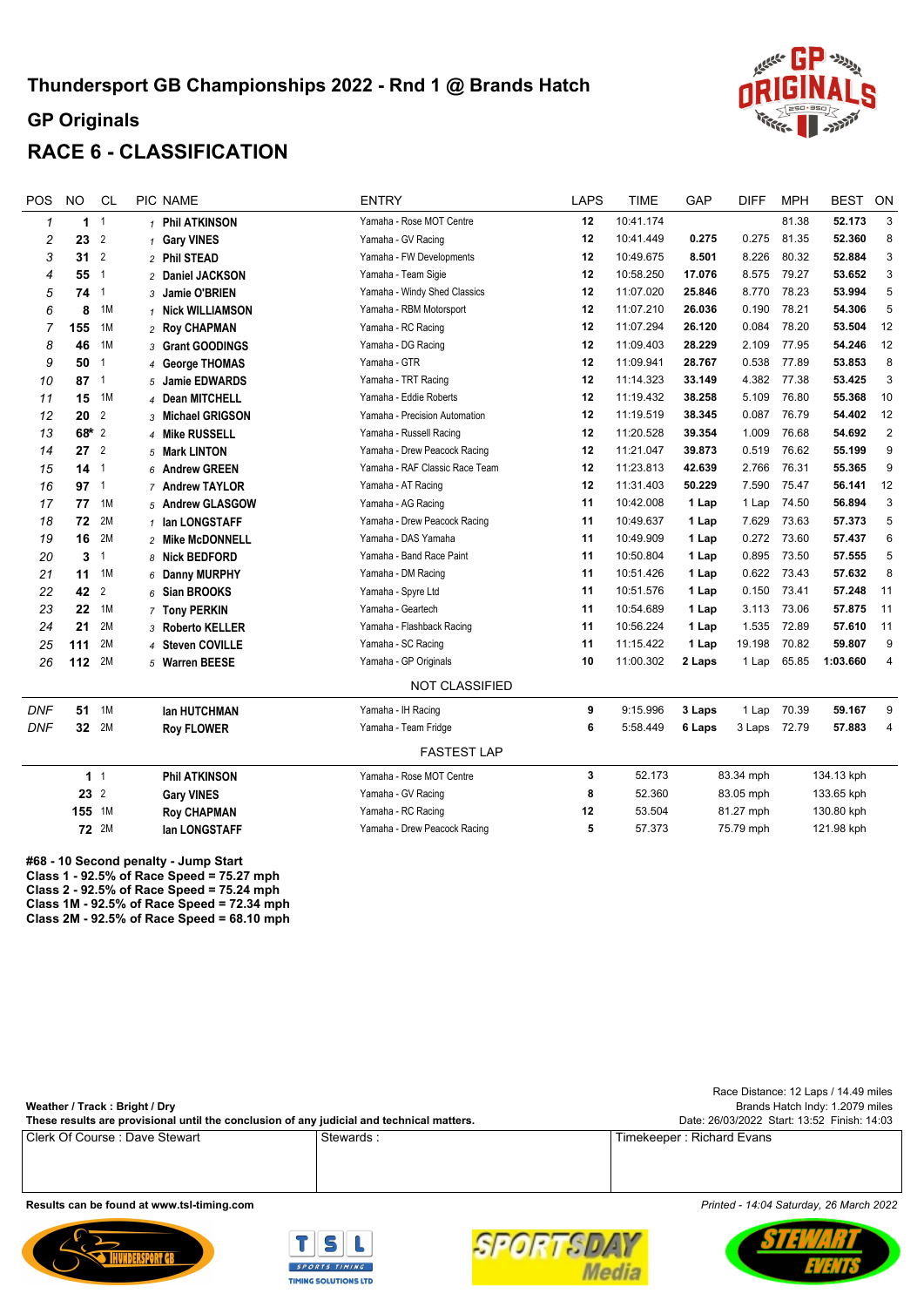

## **RACE 16 - CLASSIFICATION**

| POS | <b>NO</b>               | <b>CL</b>      | PIC NAME               | <b>ENTRY</b>                   | <b>LAPS</b> | <b>TIME</b> | <b>GAP</b> | <b>DIFF</b> | <b>MPH</b> | <b>BEST</b> | ON              |
|-----|-------------------------|----------------|------------------------|--------------------------------|-------------|-------------|------------|-------------|------------|-------------|-----------------|
| 1   | $\overline{\mathbf{1}}$ | $\overline{1}$ | 1 Phil ATKINSON        | Yamaha - Rose MOT Centre       | 12          | 10:42.523   |            |             | 81.21      | 52.635      | 11              |
| 2   | 23                      | $\overline{2}$ | 1 Gary VINES           | Yamaha - GV Racing             | 12          | 10:47.328   | 4.805      | 4.805       | 80.61      | 52.624      | $\overline{7}$  |
| 3   | $87 - 1$                |                | 2 Jamie EDWARDS        | Yamaha - TRT Racing            | 12          | 10:50.709   | 8.186      | 3.381       | 80.19      | 52.810      | 9               |
| 4   | 31                      | $\overline{2}$ | 2 Phil STEAD           | Yamaha - FW Developments       | 12          | 10:52.346   | 9.823      | 1.637       | 79.99      | 52.411      | 10              |
| 5   | 8                       | 1M             | 1 Nick WILLIAMSON      | Yamaha - RBM Motorsport        | 12          | 10:54.289   | 11.766     | 1.943       | 79.75      | 53.531      | 11              |
| 6   | 50                      |                | 3 George THOMAS        | Yamaha - GTR                   | 12          | 10:58.191   | 15.668     | 3.902       | 79.28      | 53.617      | 12              |
| 7   | 55                      | $\mathbf{1}$   | 4 Daniel JACKSON       | Yamaha - Team Sigie            | 12          | 10:58.214   | 15.691     | 0.023       | 79.28      | 53.688      | $\overline{4}$  |
| 8   | 46                      | 1M             | 2 Grant GOODINGS       | Yamaha - DG Racing             | 12          | 11:04.390   | 21.867     | 6.176       | 78.54      | 54.333      | 11              |
| 9   | 68                      | $\overline{2}$ | 3 Mike RUSSELL         | Yamaha - Russell Racing        | 12          | 11:04.610   | 22.087     | 0.220       | 78.51      | 54.227      | 12              |
| 10  | 155                     | 1M             | 3 Roy CHAPMAN          | Yamaha - RC Racing             | 12          | 11:07.716   | 25.193     | 3.106       | 78.15      | 54.308      | $\overline{5}$  |
| 11  | 74                      | -1             | Jamie O'BRIEN<br>5     | Yamaha - Windy Shed Classics   | 12          | 11:09.476   | 26.953     | 1.760       | 77.94      | 53.870      | 6               |
| 12  | $27^{2}$                |                | 4 Mark LINTON          | Yamaha - Drew Peacock Racing   | 12          | 11:13.648   | 31.125     | 4.172       | 77.46      | 54.485      | 9               |
| 13  | 20                      | $\overline{2}$ | 5 Michael GRIGSON      | Yamaha - Precision Automation  | 12          | 11:15.621   | 33.098     | 1.973       | 77.23      | 54.945      | 9               |
| 14  | 14                      | $\overline{1}$ | 6 Andrew GREEN         | Yamaha - RAF Classic Race Team | 12          | 11:20.375   | 37.852     | 4.754       | 76.69      | 54.777      | $\overline{7}$  |
| 15  | 15                      | 1M             | 4 Dean MITCHELL        | Yamaha - Eddie Roberts         | 12          | 11:24.607   | 42.084     | 4.232       | 76.22      | 55.555      | 9               |
| 16  | $97-1$                  |                | 7 Andrew TAYLOR        | Yamaha - AT Racing             | 12          | 11:32.917   | 50.394     | 8.310       | 75.30      | 55.788      | 11              |
| 17  | 42                      | 2              | 6 Sian BROOKS          | Yamaha - Spyre Ltd             | 11          | 10:46.899   | 1 Lap      | 1 Lap       | 73.94      | 57.359      | 11              |
| 18  | 22                      | 1M             | 5 Tony PERKIN          | Yamaha - Geartech              | 11          | 10:47.273   | 1 Lap      | 0.374       | 73.90      | 57.557      | 5               |
| 19  | 11                      | 1M             | 6 Danny MURPHY         | Yamaha - DM Racing             | 11          | 10:55.955   | 1 Lap      | 8.682       | 72.92      | 57.628      | 11              |
| 20  | 3                       | -1             | 8 Nick BEDFORD         | Yamaha - Band Race Paint       | 11          | 10:56.234   | 1 Lap      | 0.279       | 72.89      | 57.162      | 11              |
| 21  | 72                      | 2M             | 1 Ian LONGSTAFF        | Yamaha - Drew Peacock Racing   | 11          | 10:56.246   | 1 Lap      | 0.012       | 72.89      | 58.263      | 11              |
| 22  | 21                      | 2M             | 2 Roberto KELLER       | Yamaha - Flashback Racing      | 11          | 10:57.671   | 1 Lap      | 1.425       | 72.73      | 57.670      | 11              |
| 23  | 16                      | 2M             | 3 Mike McDONNELL       | Yamaha - DAS Yamaha            | 11          | 11:09.559   | 1 Lap      | 11.888      | 71.44      | 59.012      | $6\phantom{1}6$ |
| 24  | 111                     | 2M             | 4 Steven COVILLE       | Yamaha - SC Racing             | 11          | 11:16.562   | 1 Lap      | 7.003       | 70.70      | 59.493      | $\overline{4}$  |
| 25  | 51                      | 1M             | 7 Ian HUTCHMAN         | Yamaha - IH Racinq             | 11          | 11:16.976   | 1 Lap      | 0.414       | 70.65      | 57.791      | 10              |
| 26  | 112                     | 2M             | 5 Warren BEESE         | Yamaha - GP Originals          | 10          | 10:54.610   | 2 Laps     | 1 Lap       | 66.43      | 1:03.307    | 9               |
|     |                         |                |                        | <b>FASTEST LAP</b>             |             |             |            |             |            |             |                 |
|     | 31 <sup>2</sup>         |                | <b>Phil STEAD</b>      | Yamaha - FW Developments       | 10          | 52.411      |            | 82.97 mph   |            | 133.52 kph  |                 |
|     | 1                       | -1             | <b>Phil ATKINSON</b>   | Yamaha - Rose MOT Centre       | 11          | 52.635      |            | 82.61 mph   |            | 132.96 kph  |                 |
|     | 8                       | 1M             | <b>Nick WILLIAMSON</b> | Yamaha - RBM Motorsport        | 11          | 53.531      |            | 81.23 mph   |            | 130.73 kph  |                 |
|     | 21                      | 2M             | <b>Roberto KELLER</b>  | Yamaha - Flashback Racing      | 11          | 57.670      |            | 75.40 mph   |            | 121.35 kph  |                 |
|     |                         |                |                        |                                |             |             |            |             |            |             |                 |

**Class 1 - 92.5% of Race Speed = 75.11 mph Class 2 - 92.5% of Race Speed = 74.56 mph [Class 1M - 92.5% of Race Speed = 73.76 mph](http://www.tsl-timing.com) Class 2M - 92.5% of Race Speed = 67.42 mph**

| Weather / Track: Sunny / Dry<br>These results are provisional until the conclusion of any judicial and technical matters. |           | Race Distance: 12 Laps / 14.49 miles<br>Brands Hatch Indy: 1.2079 miles<br>Date: 26/03/2022 Start: 16:39 Finish: 16:50 |
|---------------------------------------------------------------------------------------------------------------------------|-----------|------------------------------------------------------------------------------------------------------------------------|
| l Clerk Of Course : Dave Stewart                                                                                          | Stewards: | Timekeeper: Richard Evans                                                                                              |
|                                                                                                                           |           |                                                                                                                        |
|                                                                                                                           |           |                                                                                                                        |





SPORTS **Media** 



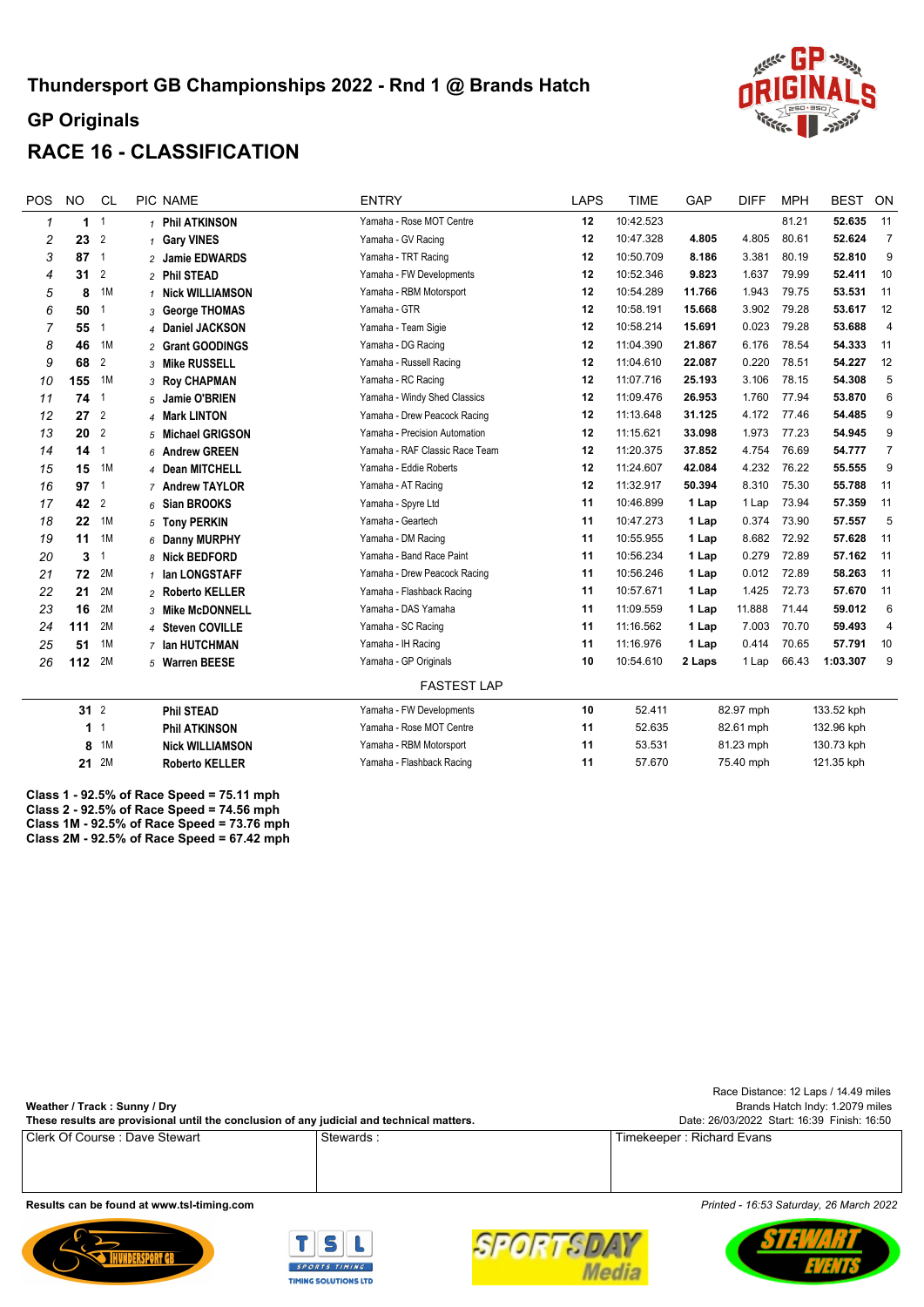# **Thundersport GB Championships 2022 - Rnd 1 @ Brands Hatch**



# **GP Originals MEGA LAPS**

|            |           |                |                         | <b>FIRST</b> |                | <b>SECOND</b> |             | <b>THIRD</b> |             |        |             |
|------------|-----------|----------------|-------------------------|--------------|----------------|---------------|-------------|--------------|-------------|--------|-------------|
| <b>POS</b> | <b>NO</b> | <b>CL</b>      | PIC NAME                | <b>TIME</b>  | <b>LAPS</b>    | <b>TIME</b>   | <b>LAPS</b> | <b>TIME</b>  | <b>LAPS</b> | GAP    | <b>DIFF</b> |
| 1          | 23        | 2              | <sup>1</sup> Gary VINES | 51.575       | 15             | 52.360        | 12          | 52.624       | 12          |        |             |
| 2          | 1         | $\overline{1}$ | 1 Phil ATKINSON         | 52.641       | 9              | 52.173        | 12          | 52.635       | 12          | 0.598  | 0.598       |
| 3          | 31        | $\overline{2}$ | 2 Phil STEAD            | 53.886       | 10             | 52.884        | 12          | 52.411       | 12          | 0.836  | 0.238       |
| 4          | 87        | $\overline{1}$ | 2 Jamie EDWARDS         | 53.323       | 13             | 53.425        | 12          | 52.810       | 12          | 1.235  | 0.399       |
| 5          | 155       | 1M             | 1 Roy CHAPMAN           | 54.988       | 14             | 53.504        | 12          | 54.308       | 12          | 1.929  | 0.694       |
| 6          | 8         | 1M             | 2 Nick WILLIAMSON       | 54.703       | 12             | 54.306        | 12          | 53.531       | 12          | 1.956  | 0.027       |
| 7          | 50        | 1              | 3 George THOMAS         | 54.755       | 13             | 53.853        | 12          | 53.617       | 12          | 2.042  | 0.086       |
| 8          | 55        | -1             | 4 Daniel JACKSON        | 54.174       | 14             | 53.652        | 12          | 53.688       | 12          | 2.077  | 0.035       |
| 9          | 74        | $\overline{1}$ | 5 Jamie O'BRIEN         |              | $\mathbf 0$    | 53.994        | 12          | 53.870       | 12          | 2.295  | 0.218       |
| 10         | 68        | $\overline{2}$ | 3 Mike RUSSELL          | 54.614       | 10             | 54.692        | 12          | 54.227       | 12          | 2.652  | 0.357       |
| 11         | 46        | 1M             | 3 Grant GOODINGS        | 55.349       | 9              | 54.246        | 12          | 54.333       | 12          | 2.671  | 0.019       |
| 12         | 20        | $\overline{2}$ | 4 Michael GRIGSON       | 55.409       | 14             | 54.402        | 12          | 54.945       | 12          | 2.827  | 0.156       |
| 13         | 27        | $\overline{2}$ | 5 Mark LINTON           | 55.812       | 13             | 55.199        | 12          | 54.485       | 12          | 2.910  | 0.083       |
| 14         | 14        | 1              | 6 Andrew GREEN          | 57.169       | 9              | 55.365        | 12          | 54.777       | 12          | 3.202  | 0.292       |
| 15         | 15        | 1M             | 4 Dean MITCHELL         | 56.023       | 8              | 55.368        | 12          | 55.555       | 12          | 3.793  | 0.591       |
| 16         | 97        | $\overline{1}$ | 7 Andrew TAYLOR         | 1:05.279     | $\mathbf{1}$   | 56.141        | 12          | 55.788       | 12          | 4.213  | 0.420       |
| 17         | 77        | 1M             | 5 Andrew GLASGOW        | 57.337       | 10             | 56.894        | 11          |              | $\mathbf 0$ | 5.319  | 1.106       |
| 18         | 3         | $\overline{1}$ | 8 Nick BEDFORD          | 58.178       | 13             | 57.555        | 11          | 57.162       | 11          | 5.587  | 0.268       |
| 19         | 42        | $\overline{2}$ | 6 Sian BROOKS           | 57.612       | 13             | 57.248        | 11          | 57.359       | 11          | 5.673  | 0.086       |
| 20         | 72        | 2M             | 1 Ian LONGSTAFF         | 57.758       | 9              | 57.373        | 11          | 58.263       | 11          | 5.798  | 0.125       |
| 21         | 16        | 2M             | 2 Mike McDONNELL        | 57.789       | 13             | 57.437        | 11          | 59.012       | 11          | 5.862  | 0.064       |
| 22         | 88        | 1M             | 6 Mark EDGE             | 57.441       | 12             |               | $\mathbf 0$ |              | $\mathbf 0$ | 5.866  | 0.004       |
| 23         | 22        | 1M             | 7 Tony PERKIN           | 58.171       | 13             | 57.875        | 11          | 57.557       | 11          | 5.982  | 0.116       |
| 24         | 21        | 2M             | 3 Roberto KELLER        | 58.746       | 11             | 57.610        | 11          | 57.670       | 11          | 6.035  | 0.053       |
| 25         | 11        | 1M             | 8 Danny MURPHY          | 58.579       | 13             | 57.632        | 11          | 57.628       | 11          | 6.053  | 0.018       |
| 26         | 51        | 1M             | 9 Ian HUTCHMAN          | 1:01.068     | $\overline{7}$ | 59.167        | 9           | 57.791       | 11          | 6.216  | 0.163       |
| 27         | 32        | 2M             | 4 Roy FLOWER            | 57.891       | 12             | 57.883        | 6           |              | $\mathbf 0$ | 6.308  | 0.092       |
| 28         | 111       | 2M             | 5 Steven COVILLE        | 1:00.610     | 12             | 59.807        | 11          | 59.493       | 11          | 7.918  | 1.610       |
| 29         | 112       | 2M             | 6 Warren BEESE          | 1:04.622     | $\overline{7}$ | 1:03.660      | 10          | 1:03.307     | 10          | 11.732 | 3.814       |

[Brands Hatch Indy: 1.2079 miles](http://www.tsl-timing.com) [Race Distance = 12 Laps /](http://www.tsl-timing.com) 

**[These results are provisional until the conclusion of any judicial and technical matters.](http://www.tsl-timing.com)**

[Clerk Of Course : Dave Stewart](http://www.tsl-timing.com) Stewart Stewards : [Stewards : Timekeeper : Richard Evans](http://www.tsl-timing.com)

**[Results can be found at www.tsl-timing.com](http://www.tsl-timing.com)** *[Printed - 16:54 Saturday, 26 March 2022](http://www.tsl-timing.com)*







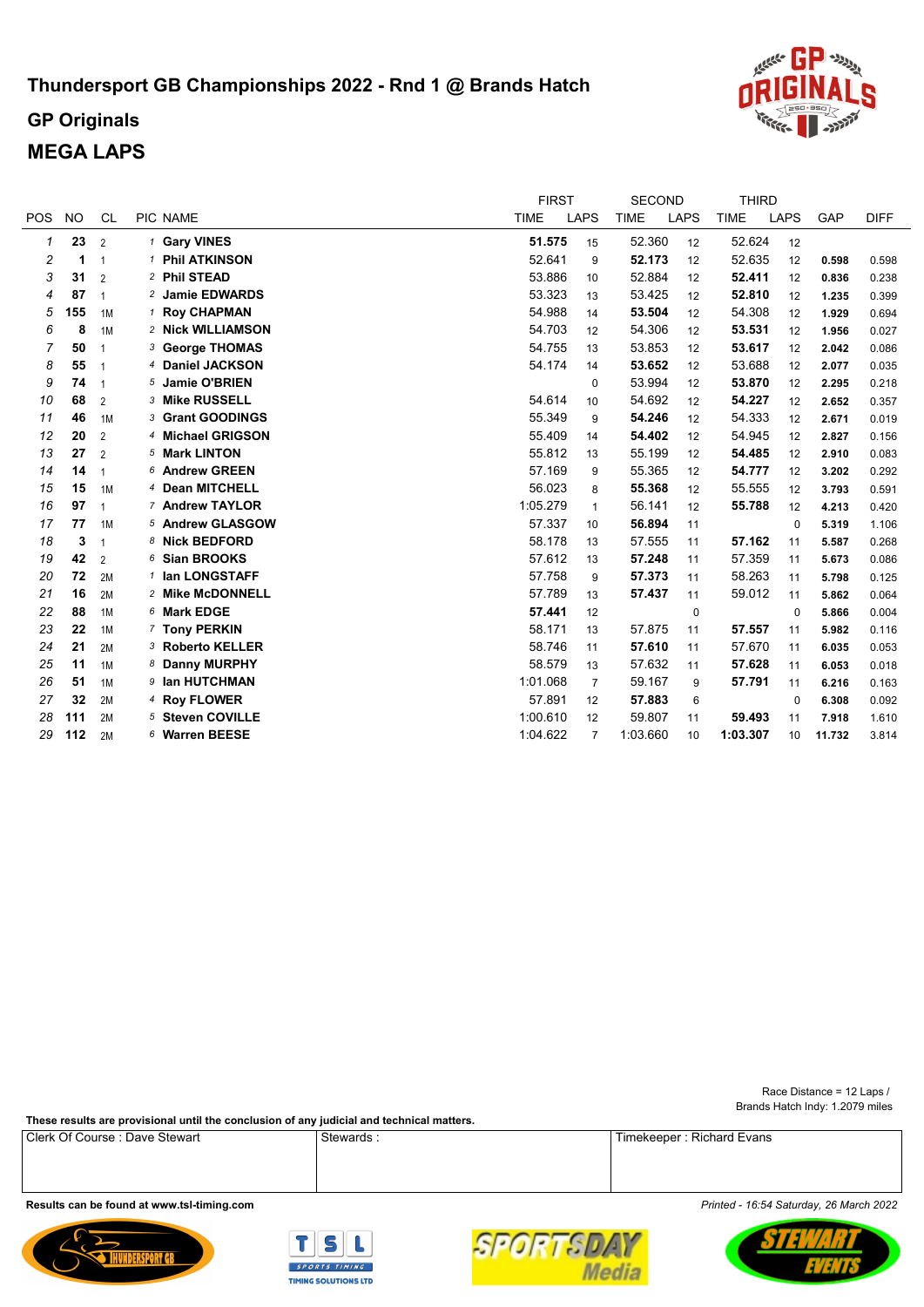# **Thundersport GB Championships 2022 - Rnd 1 @ Brands Hatch**



# **GP Originals GRID FOR 6 & 16**



[Brands Hatch Indy: 1.2079 miles](http://www.tsl-timing.com)

**[These results are provisional until the conclusion of any judicial and technical matters.](http://www.tsl-timing.com)**

[Clerk Of Course : Dave Stewart](http://www.tsl-timing.com) Stewards : [Stewards : Timekeeper : Richard Evans](http://www.tsl-timing.com)

**[Results can be found at www.tsl-timing.com](http://www.tsl-timing.com)** *[Printed - 16:57 Saturday, 26 March 2022](http://www.tsl-timing.com)*







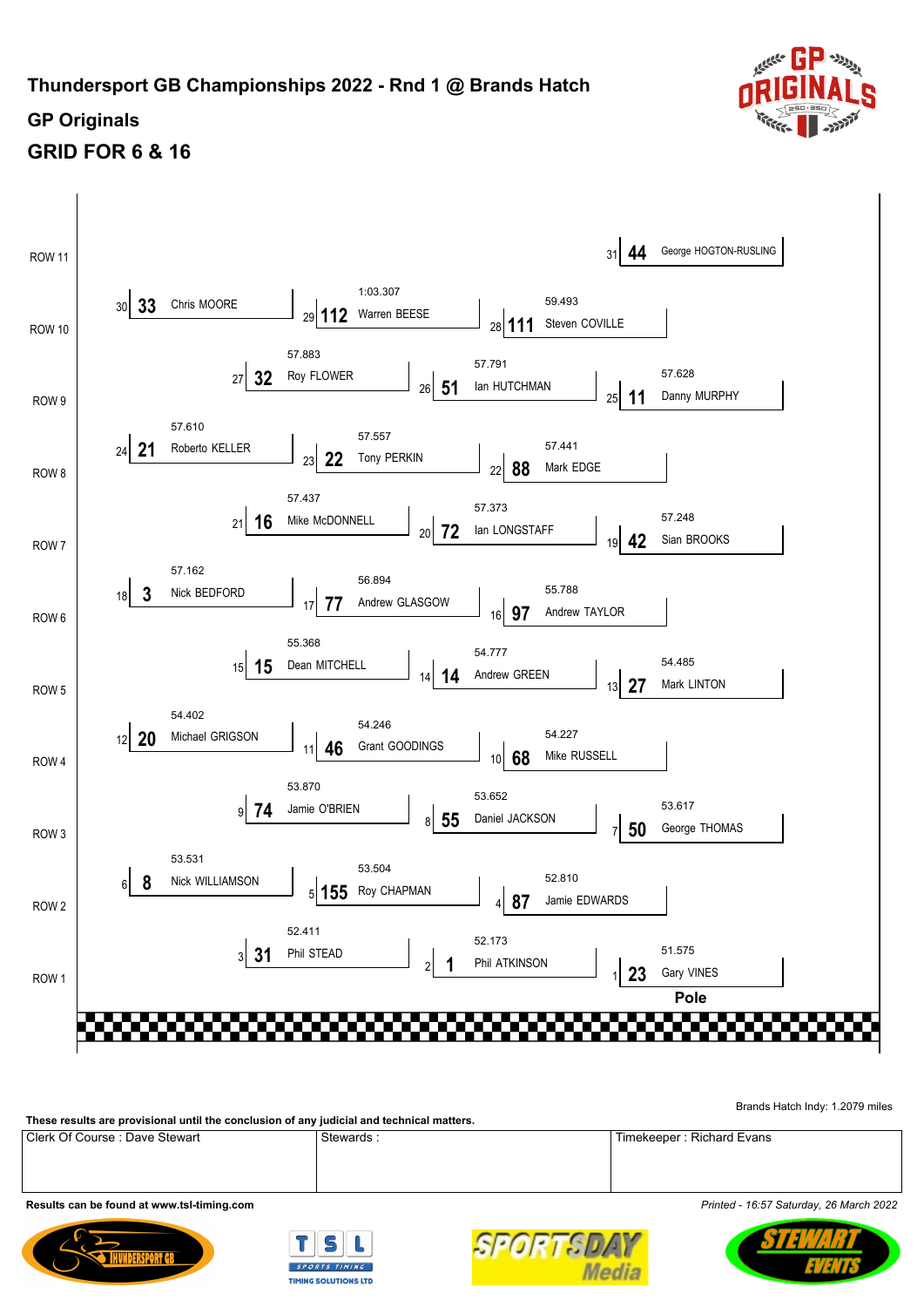

# **RACE 6 - CLASSIFICATION**

| <b>POS</b>   | <b>NO</b>       | <b>CL</b>      | PIC NAME              | <b>ENTRY</b>                   | <b>LAPS</b>    | <b>TIME</b> | GAP    | <b>DIFF</b> | <b>MPH</b>  | <b>BEST</b> | ON             |
|--------------|-----------------|----------------|-----------------------|--------------------------------|----------------|-------------|--------|-------------|-------------|-------------|----------------|
| $\mathbf{1}$ | 1 <sup>1</sup>  |                | 1 Phil ATKINSON       | Yamaha - Rose MOT Centre       | 10             | 9:16.102    |        |             | 78.19       | 53.632      | $\,6$          |
| 2            | 23              | $\overline{2}$ | 1 Gary VINES          | Yamaha - GV Racing             | 10             | 9:16.198    | 0.096  | 0.096       | 78.18       | 53.304      | 9              |
| 3            | 74              | $\overline{1}$ | 2 Jamie O'BRIEN       | Yamaha - Windy Shed Classics   | 10             | 9:23.646    | 7.544  | 7.448       | 77.15       | 54.317      | $\overline{7}$ |
| 4            | 8               | 1M             | 1 Nick WILLIAMSON     | Yamaha - RBM Motorsport        | 10             | 9:23.655    | 7.553  | 0.009       | 77.14       | 54.534      | 5              |
| 5            | 55              | $\mathbf{1}$   | 3 Daniel JACKSON      | Yamaha - Team Sigie            | 10             | 9:23.899    | 7.797  | 0.244       | 77.11       | 53.909      | 10             |
| 6            | 33              | $\overline{1}$ | 4 Chris MOORE         | Yamaha - JL Exhausts Racing    | 10             | 9:24.437    | 8.335  | 0.538       | 77.04       | 53.709      | 8              |
| 7            | 46              | 1M             | 2 Grant GOODINGS      | Yamaha - DG Racing             | 10             | 9:24.818    | 8.716  | 0.381       | 76.99       | 54.511      | 10             |
| 8            | 155             | 1M             | 3 Roy CHAPMAN         | Yamaha - RC Racing             | 10             | 9:24.899    | 8.797  | 0.081       | 76.98       | 54.275      | 5              |
| 9            | 68              | $\overline{2}$ | 2 Mike RUSSELL        | Yamaha - Russell Racing        | 10             | 9:25.602    | 9.500  | 0.703       | 76.88       | 54.466      | 6              |
| 10           | 20              | $\overline{2}$ | 3 Michael GRIGSON     | Yamaha - Precision Automation  | 10             | 9:26.495    | 10.393 | 0.893       | 76.76       | 53.994      | 9              |
| 11           | 15              | 1M             | 4 Dean MITCHELL       | Yamaha - Eddie Roberts         | 10             | 9:42.479    | 26.377 | 15.984      | 74.65       | 56.533      | 4              |
| 12           | 50              | $\mathbf{1}$   | 5 George THOMAS       | Yamaha - GTR                   | 10             | 9:45.836    | 29.734 | 3.357       | 74.22       | 56.087      | 8              |
| 13           | 27              | $\overline{2}$ | 4 Mark LINTON         | Yamaha - Drew Peacock Racing   | 10             | 9:54.685    | 38.583 | 8.849       | 73.12       | 57.491      | 9              |
| 14           | 22              | 1M             | 5 Tony PERKIN         | Yamaha - Geartech              | 10             | 10:07.479   | 51.377 | 12.794      | 71.58       | 58.528      | 10             |
| 15           | 72              | 2M             | 1 Ian LONGSTAFF       | Yamaha - Drew Peacock Racing   | 9              | 9:19.495    | 1 Lap  | 1 Lap       | 69.95       | 58.684      | 9              |
| 16           | 42              | $\overline{2}$ | 5 Sian BROOKS         | Yamaha - Spyre Ltd             | 9              | 9:19.763    | 1 Lap  | 0.268       | 69.91       | 58.869      | 9              |
| 17           | 111             | 2M             | 2 Steven COVILLE      | Yamaha - SC Racing             | 9              | 9:32.205    | 1 Lap  | 12.442      | 68.39       | 1:00.360    | 8              |
| 18           | 112             | 2M             | 3 Warren BEESE        | Yamaha - GP Originals          | $\overline{7}$ | 9:49.085    | 3 Laps | 2 Laps      | 51.67       | 1:07.223    | $\overline{7}$ |
|              |                 |                |                       | <b>NOT CLASSIFIED</b>          |                |             |        |             |             |             |                |
| <b>DNF</b>   | $14-1$          |                | <b>Andrew GREEN</b>   | Yamaha - RAF Classic Race Team | 6              | 6:01.869    | 4 Laps |             | 1 Lap 72.10 | 57.372      | 6              |
| <b>DNF</b>   | 31 <sup>2</sup> |                | <b>Phil STEAD</b>     | Yamaha - FW Developments       | 0              |             |        |             |             |             |                |
| <b>DNF</b>   | 87 1            |                | <b>Jamie EDWARDS</b>  | Yamaha - TRT Racing            | 0              |             |        |             |             |             |                |
| <b>DNF</b>   | $97-1$          |                | <b>Andrew TAYLOR</b>  | Yamaha - AT Racing             | 0              |             |        |             |             |             |                |
| <b>DNF</b>   | 77              | 1M             | <b>Andrew GLASGOW</b> | Yamaha - AG Racing             | 0              |             |        |             |             |             |                |
| <b>DNF</b>   | 3               | $\mathbf{1}$   | <b>Nick BEDFORD</b>   | Yamaha - Band Race Paint       | 0              |             |        |             |             |             |                |
| <b>DNF</b>   | 16              | 2M             | <b>Mike McDONNELL</b> | Yamaha - DAS Yamaha            | 0              |             |        |             |             |             |                |
| <b>DNF</b>   | 21              | 2M             | <b>Roberto KELLER</b> | Yamaha - Flashback Racing      | 0              |             |        |             |             |             |                |
| <b>DNF</b>   | 11              | 1M             | <b>Danny MURPHY</b>   | Yamaha - DM Racing             | 0              |             |        |             |             |             |                |
|              |                 |                |                       | <b>FASTEST LAP</b>             |                |             |        |             |             |             |                |
|              | $23^{2}$        |                | <b>Gary VINES</b>     | Yamaha - GV Racing             | 9              | 53.304      |        | 81.58 mph   |             | 131.29 kph  |                |
|              | 1               | $\mathbf{1}$   | <b>Phil ATKINSON</b>  | Yamaha - Rose MOT Centre       | 6              | 53.632      |        | 81.08 mph   |             | 130.48 kph  |                |
|              | 155 1M          |                | <b>Roy CHAPMAN</b>    | Yamaha - RC Racing             | 5              | 54.275      |        | 80.12 mph   |             | 128.94 kph  |                |
|              |                 | <b>72</b> 2M   | lan LONGSTAFF         | Yamaha - Drew Peacock Racing   | 9              | 58.684      |        | 74.10 mph   |             | 119.25 kph  |                |
|              |                 |                |                       |                                |                |             |        |             |             |             |                |

**Class 1 - 92.5% of Race Speed = 72.32 mph Class 2 - 92.5% of Race Speed = 72.31 mph [Class 1M - 92.5% of Race Speed = 71.35 mph](http://www.tsl-timing.com) Class 2M - 92.5% of Race Speed = 64.70 mph**

[Clerk Of Course : Dave Stewart](http://www.tsl-timing.com) Stewards : [Stewards : Timekeeper : Richard Evans](http://www.tsl-timing.com) [Brands Hatch Indy: 1.2079 miles](http://www.tsl-timing.com) **[These results are provisional until the conclusion of any judicial and technical matters.](http://www.tsl-timing.com) [Weather / Track : Overcast / Dry](http://www.tsl-timing.com)** [Date: 27/03/2022 Start: 13:32 Finish: 13:42](http://www.tsl-timing.com) [Race Distance: 10 Laps / 12.07 miles](http://www.tsl-timing.com)

**[Results can be found at www.tsl-timing.com](http://www.tsl-timing.com)** *[Printed - 13:44 Sunday, 27 March 2022](http://www.tsl-timing.com)*





SPORTSL **Media**